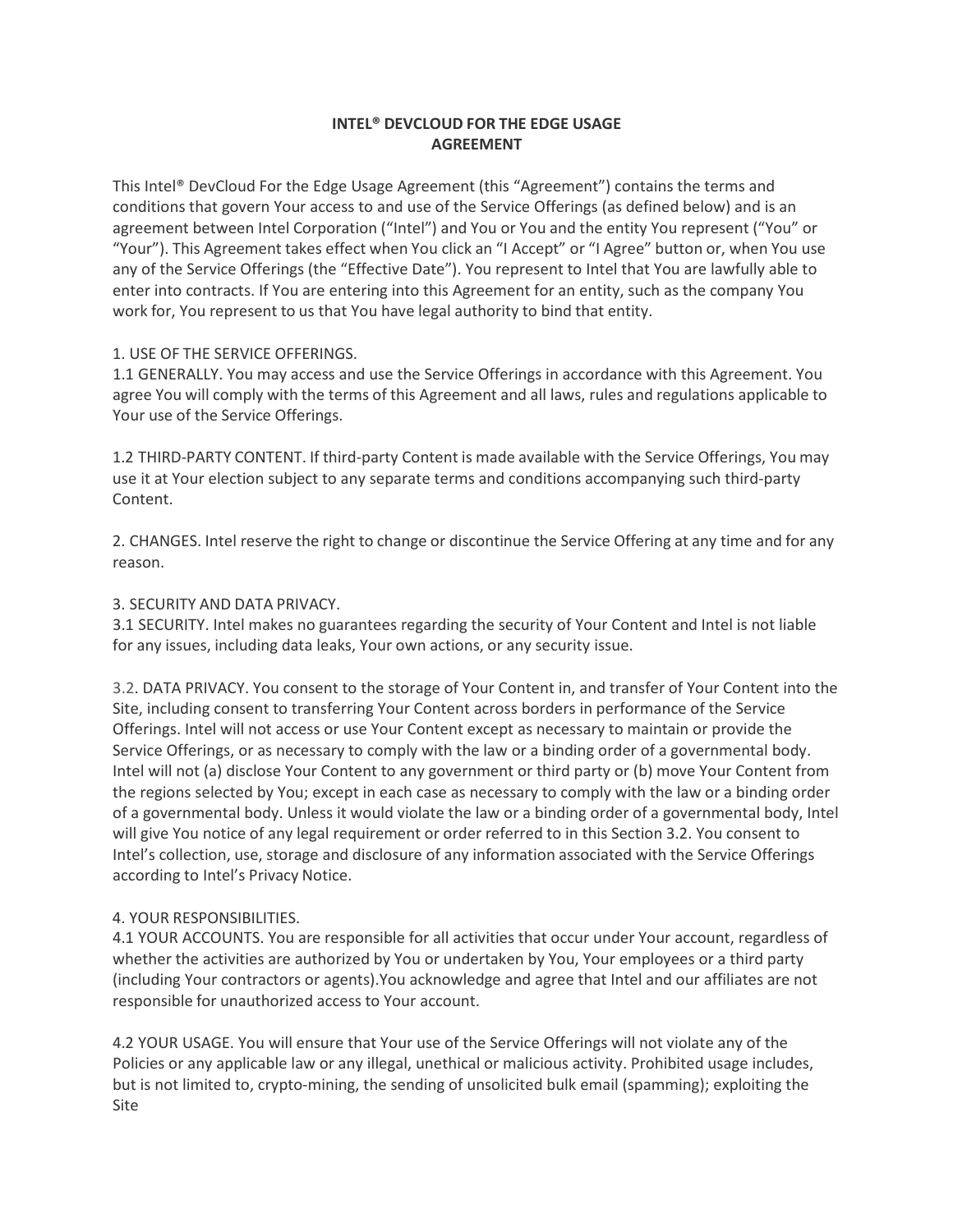for cyber-attacks on our and third-party computer systems; traffic snooping; violation or exploitation of any internationally recognized human right, exploring or exploiting vulnerabilities in the Site. You are solely responsible for the development, content, operation, maintenance, and use of Your Content.

4.3 YOUR CONTENT. You are responsible for Your Content and You represent that Your Content was collected and created in adherence with all applicable laws, including but not limited to privacy, export, cross-border transfer, data usage and any other applicable laws. You will not post any Content which contains personal, sensitive or proprietary information, and are responsible for any Content that you post to the Site.

4.4 LOG-IN CREDENTIALS AND ACCOUNT KEYS. Log-in credentials and private keys generated by the Service Offerings are for Your internal use only and You will not sell, transfer or sublicense them to any other entity or person, except that You may disclose Your private key to Your agents and subcontractors performing work on Your behalf.

# 5. TERM; TERMINATION.

5.1 TERM. The term of this Agreement will commence on the Effective Date and will remain in effect until terminated under this Section 5. Any notice of termination of this Agreement by either party to the other must include a Termination Date that complies with the notice periods in Section 5.2.

## 5.2 TERMINATION.

(a) TERMINATION FOR CONVENIENCE. You may terminate this Agreement for any reason by providing us notice and closing Your account for all Service Offerings for which Intel provides an account closing mechanism. Intel may terminate this Agreement for any reason by providing You at least 10 days' advance notice.

(b) TERMINATION FOR CAUSE. Intel may immediately suspend Your account if you violate any of the terms of this Agreement. Intel may also terminate this Agreement immediately upon notice to You if our relationship with a third party partner who provides technology Intel uses to providethe Service Offerings expires, terminates or requires us to change the way Intel provides the Service Offerings, or (B) in order to comply with the law or requests of governmental entities.

5.3 EFFECT OF TERMINATION. Upon the Termination Date, (i) all Your rights under this Agreement immediately terminate; (ii) You will immediately return or, if instructed by us, destroy all Intel Content in Your possession.

## 6. RIGHTS AND LICENSES.

6.1 YOUR CONTENT. Except as provided in this Section 6, Intel obtains no rights under this Agreement from You (or Your licensors) to Your Content. You consent to our use of Your Content to provide and further develop Intel's products and services.

6.2 ADEQUATE RIGHTS. You represent and warrant to us that: (a) You or Your licensors own all right, title, and interest in and to Your Content and Suggestions; (b) You have all rights in Your Content and Suggestions necessary to grant the rights contemplated by this Agreement; and (c) none of Your Content use of Your Content or the Service Offerings will violate the Policies or this Agreement.

6.3 SERVICE OFFERINGS LICENSE. Intel or our licensors own all right, title, and interest in and to the Service Offerings, and all related supporting technology and intellectual property rights. Subject to the terms of this Agreement, Intel grants to You a limited, revocable, non-exclusive, non-sublicensable, nontransferrable license to: (a) access and use the Service Offerings solely in accordance with this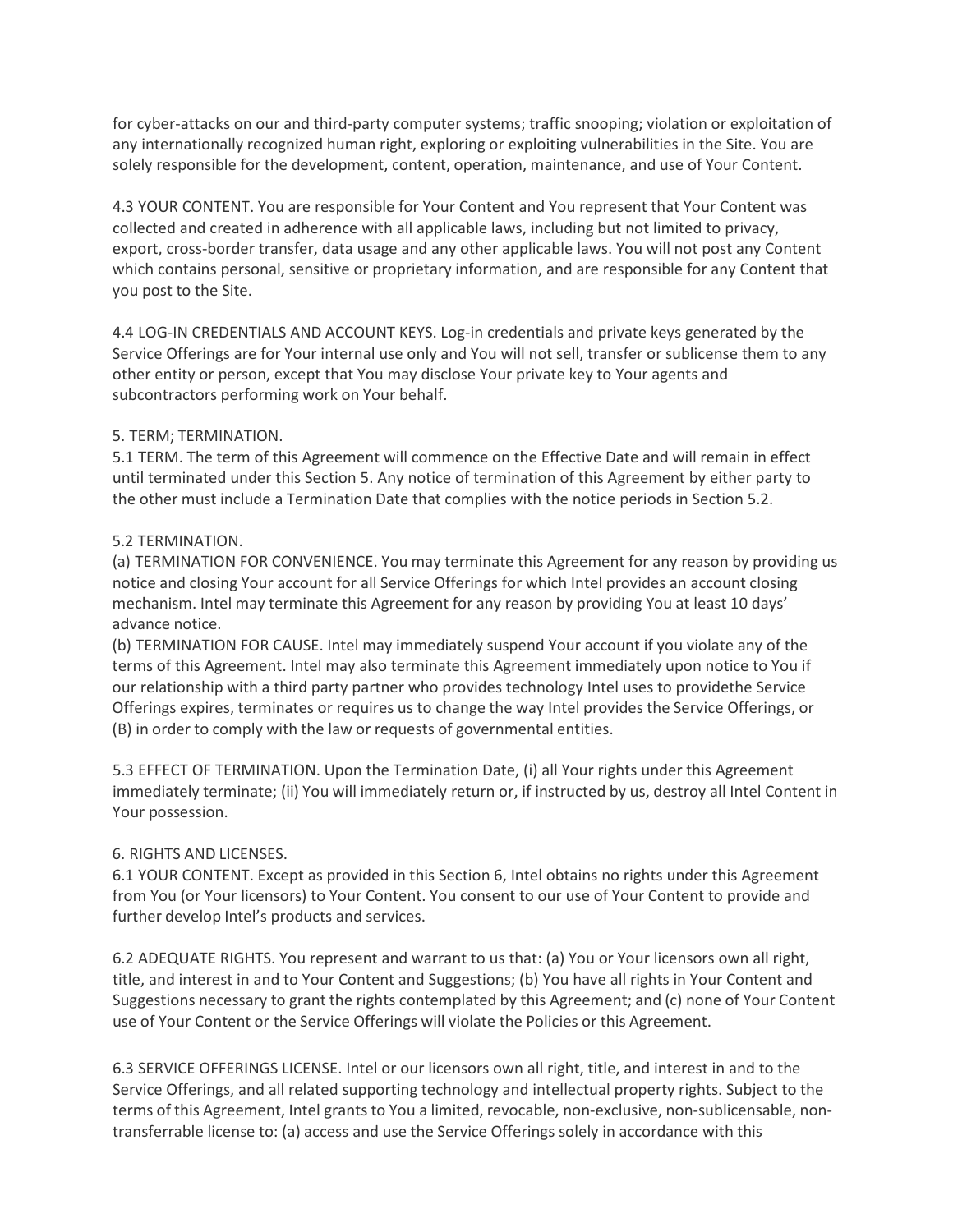Agreement; and (b) use any Intel Content solely in connection with Your permitted use of the Services Offerings. Except as provided in this Section 6.3, You obtain no rights under this Agreement from us, our affiliates or our licensors to the Service Offerings, including any related intellectual property rights. Some Intel Content may be provided to You under a separate license, such as the Apache License, Version 2.0, or other open source license. In the event of a conflict between this Agreement and any separate license, the separate license will prevail with respect to the Intel Content or Third-Party Content that is the subject of such separate license.

6.4 RESTRICTIONS. You will not use the Service Offerings in any manner or for any purpose other than as expressly permitted by this Agreement. You will not attempt to (a) modify, distribute, alter, tamper with, repair, or otherwise create derivative works of any Intel Content included in the Service Offerings, (b) reverse engineer, disassemble, or decompile the Service Offerings or apply any other process or procedure to derive the source code of any software included in the Service Offerings (except to the extent applicable law doesn't allow this restriction), (c) access or use the Service Offerings in a way intended to avoid incurring fees or exceeding usage limits or quotas, or (d) resell or sublicense the Service Offerings. You will not misrepresent or embellish the relationship between Intel and You (including by expressing or implying that Intel support, sponsor, endorse, or contribute to You or Your business endeavors). You will not imply any relationship or affiliation between us and You except as expressly permitted by this Agreement. During and after the term of this Agreement, You will not assert or encourage or assist any other company to assert any intellectual property right claim against Intel or its affiliates and licensors related to the Service Offerings or your use of the Service Offerings.

6.5 SUGGESTIONS. If You provide any Suggestions to Intel, Intel is entitled to use the Suggestions without restriction. You hereby irrevocably assign to us all right, title, and interest in and to the Suggestions and agree to provide us any assistance Intel require to document, perfect, and maintain our rights in the Suggestions.

7. INDEMNIFICATION. You will defend, indemnify, and hold harmless us, our affiliates and licensors, and each of their respective employees, officers, directors, and representatives from and against any losses arising out of or relating to any third-party claim concerning: (a) Your use of the Service Offerings (including any activities under Your account and use by Your employees and personnel); (b) breach of this Agreement or violation of applicable law by You or Your Content. You will reimburse Intel for reasonable attorneys' fees, as well as our employees' and contractors' time and materials spent responding to any third-party subpoena or other compulsory legal order or process associated with third party claims described above at the then-current hourly rates.

**8.** DISCLAIMERS. **The Service Offerings are provided "as is." Except to the extent prohibited by law, or to the extent any statutory rights apply that cannot be excluded, limited or waived, Intel and our affiliates and licensors (a) make no representations or warranties of any kind, whether express, implied, statutory or otherwise regarding the service offerings or the third party content, and (b) disclaim all warranties, including any implied or express warranties(i) of merchantability,satisfactory quality, fitness for a particular purpose, non-infringement, or quiet enjoyment, (ii) arising out of any course of dealing or usage of trade, (iii) that the Service Offerings or third-party content will be uninterrupted, error free or free of harmful components such as malware, and (iv) that any content will be secure, including from intentional misconduct by third parties, or not otherwise lost or altered.**

**9.** LIMITATIONS OF LIABILITY. **Intel and our affiliates and licensors will not be liable to you for any direct, indirect, incidental, special, consequential or exemplary damages(including**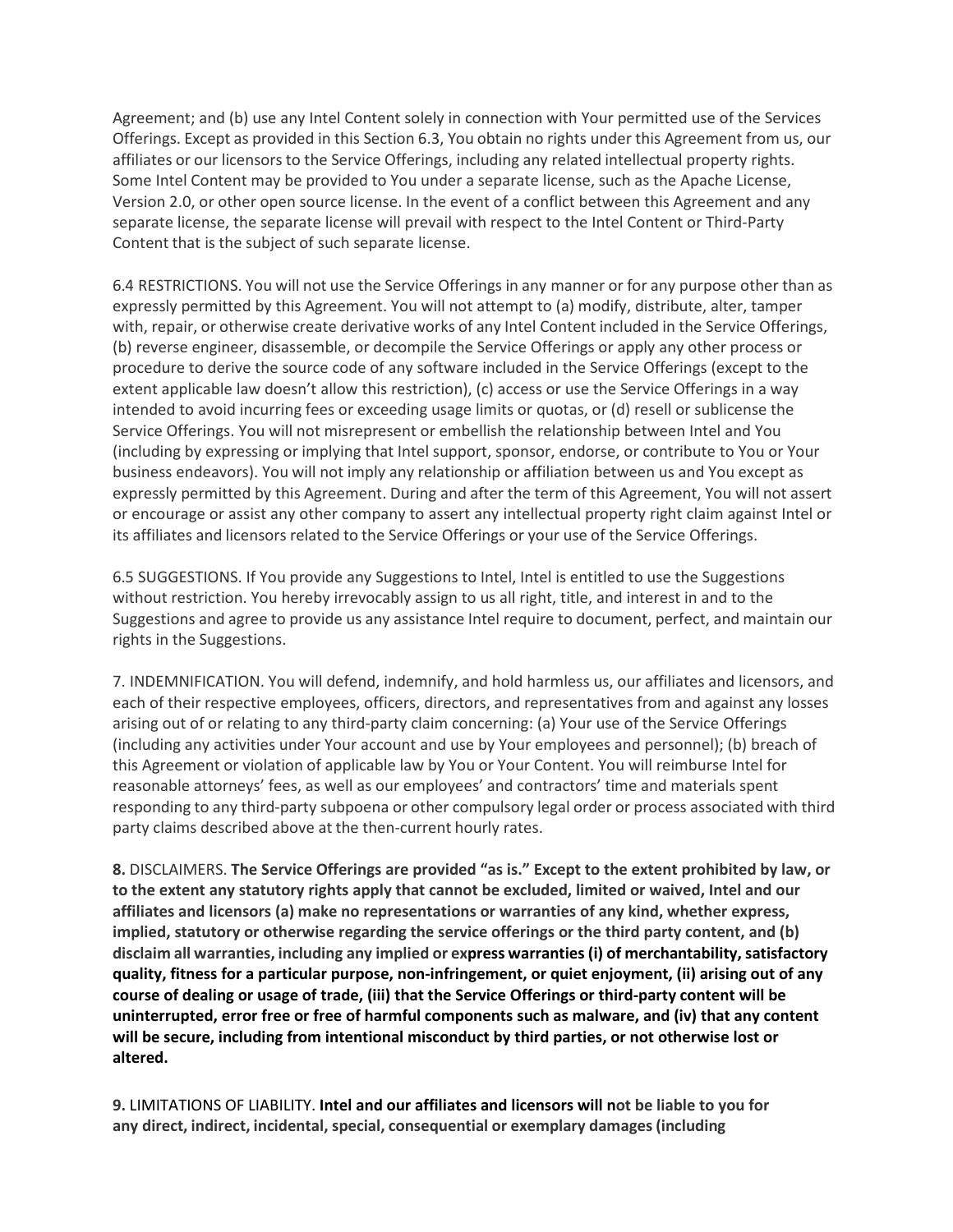# **damagesfor loss of profits, revenues, customers, opportunities, goodwill, use, or data), even if a party has been advised of the possibility of such damages.**

## 10. MISCELLANEOUS.

10.1 MODIFICATIONS. Intel may modify this Agreement (including any Policies) at any time by posting a revised version on the Site. By continuing to use the Service Offerings after the effective date of any modifications to this Agreement, You agree to be bound by the modified terms. It is Your responsibility to check the Site regularly for modifications to this Agreement. Intel last modified this Agreement on the date listed at the end of this Agreement.

10.2 ASSIGNMENT. You will not assign or otherwise transfer this Agreement or any of Your rights and obligations under this Agreement, without our prior written consent. Any assignment or transfer in violation of this Section 10.1 will be void. Intel may assign this Agreement without Your consent (a) in connection with a merger, acquisition or sale of all orsubstantially all of our assets, or (b) to any affiliate or as part of a corporate reorganization; and effective upon such assignment, the assignee is deemed substituted for Intel as a party to this Agreement and Intel is fully released from all of its obligations and duties to perform under this Agreement. Subject to the foregoing, this Agreement will be binding upon, and inure to the benefit of the parties and their respective permitted successors and assigns.

### 10.3 DISPUTE RESOLUTION.

(A) Pre-Arbitration Resolution. Any dispute arising out of or relating to this Agreement or the Service Offerings will be resolved as follows: A party will deliver notice of the dispute, including a detailed description of the dispute, together with relevant supporting documents to the other party. Management for each party will then attempt to resolve the dispute. If the parties do not resolve the dispute within 30 calendar days of the dispute notice, either party may deliver notice of a demand for mediation within 10 days. The parties will then try to resolve the dispute with a mediator.

(B) Arbitration. If the parties do not resolve the dispute within 60 calendar days after the initial dispute notice, either party may deliver notice of the specific issues to be arbitrated and initiate arbitration by filing a Demand for Arbitration with the American Arbitration Association ("AAA"). A party may not seek relief in court without arbitration.

The Commercial Arbitration Rules of the AAA in effect on the date a party files a Demand for Arbitration (the "AAA Rules") will apply, except as follows: (1) Arbitrators. An Arbitration Panel of 3 arbitrators will conduct the arbitration. (2) Seat of Arbitration. The seat of arbitration and the location of the proceedings will be New York City, New York and the proceedings will be conducted in English. (3) Law of the Arbitration Agreement. The law of the arbitration agreement will be the laws of the United States and New York. (4) Limitations on Relief. Notwithstanding R-47 (Scope of Award), the arbitrator may not award (a) any remedy that prohibits a party or its customers from manufacturing, using, selling, or importing that party's products, or (b) any non-monetary relief for misappropriation of trade secrets or breach of confidentiality obligations.

(C) Time for Initiating Dispute Resolution. A party may not seek relief for a claim arising out of or relating to this Agreement unless the party commences the dispute resolution process in Section 10.3 (A) within 2 years from the earlier of (1) the expiration or termination of this Agreement or (2) the first allegedly wrongful act giving rise to that claim. Neither the arbitrator nor an emergency arbitrator (as described in R-38 of the AAA Rules) may order conservatory, interim, or emergency measures. R-37 (Interim Measures) and R-38 (Emergency Measures of Protection) will not apply.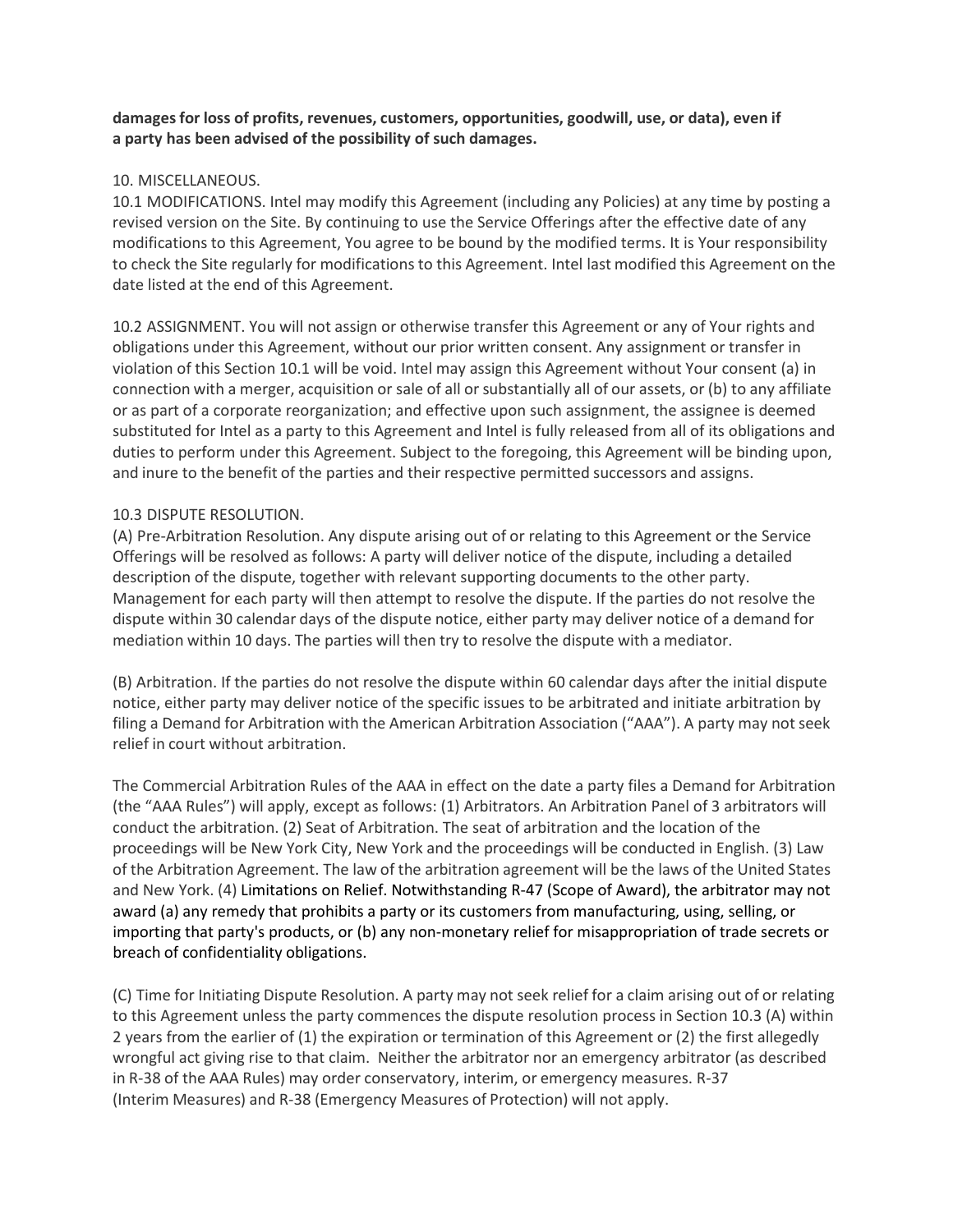(3) Service. R-43 (Service of Notice and Communications) will not apply with regard to service of a Demand for Arbitration, which must be served in the same manner as is required to serve a summons and complaint under the Federal Rules of Civil Procedure.

10.4. GOVERNING LAW. The governing laws of the U.S. and New York, without reference to conflict of law rules, govern this Agreement and any dispute of any sort that might arise between You and Intel. The United Nations Convention for the International Sale of Goods does not apply to this Agreement.

10.5 NO WAIVERS. The failure by us to enforce any provision of this Agreement will not constitute a present or future waiver of such provision nor limit our right to enforce such provision at a later time. All waivers by us must be in writing to be effective.

11.5 ENTIRE AGREEMENT; SEVERABILITY. The Terms of Use linked at the bottom of any pages for the Site and the terms and conditions of this Agreement constitute the entire agreement between you and Intel relating to the Service Offerings, and merge and supersede all related discussions and understandings. If there is any conflict between any terms, terms of this Agreement will apply. If any portion of this Agreement is held to be invalid or unenforceable, the remaining portions of this Agreement will remain in full force and effect. Any invalid or unenforceable portions will be interpreted to effect and intent of the original portion. If such construction is not possible, the invalid or unenforceable portion will be severed from this Agreement but the rest of the Agreement will remain in full force and effect.

### DEFINITIONS.

"Account Information" means information about You that You provide to us in connection with the creation or administration of Your account. For example, Account Information includes names, usernames, phone numbers, email addresses and billing information associated with Your account.

"Content" means software, algorithms, data sets, audio, images or videos.

"Documentation" means any user guides, instructions, scrips, reports, or any other information provided by Intel related to the Service Offerings.

"Intel Content" means Documentation, Content and other information that is part of, relating to or generated by the Service Offerings.

"Policies" meansthe Intel Terms of Use, Trademark Usage Guidelines, Intel Privacy Notice and Intel Cookie Notice.

"Service Offerings" means the services, hardware, and Intel Content related to this Site.

"Suggestions" means all suggested improvements or modificationsto the Service Offerings that You provide to us.

"Term" means the term of this Agreement described in Section 5.

"Termination Date" meansthe effective date of termination provided in accordance with Section 5 in a notice from one party to the other.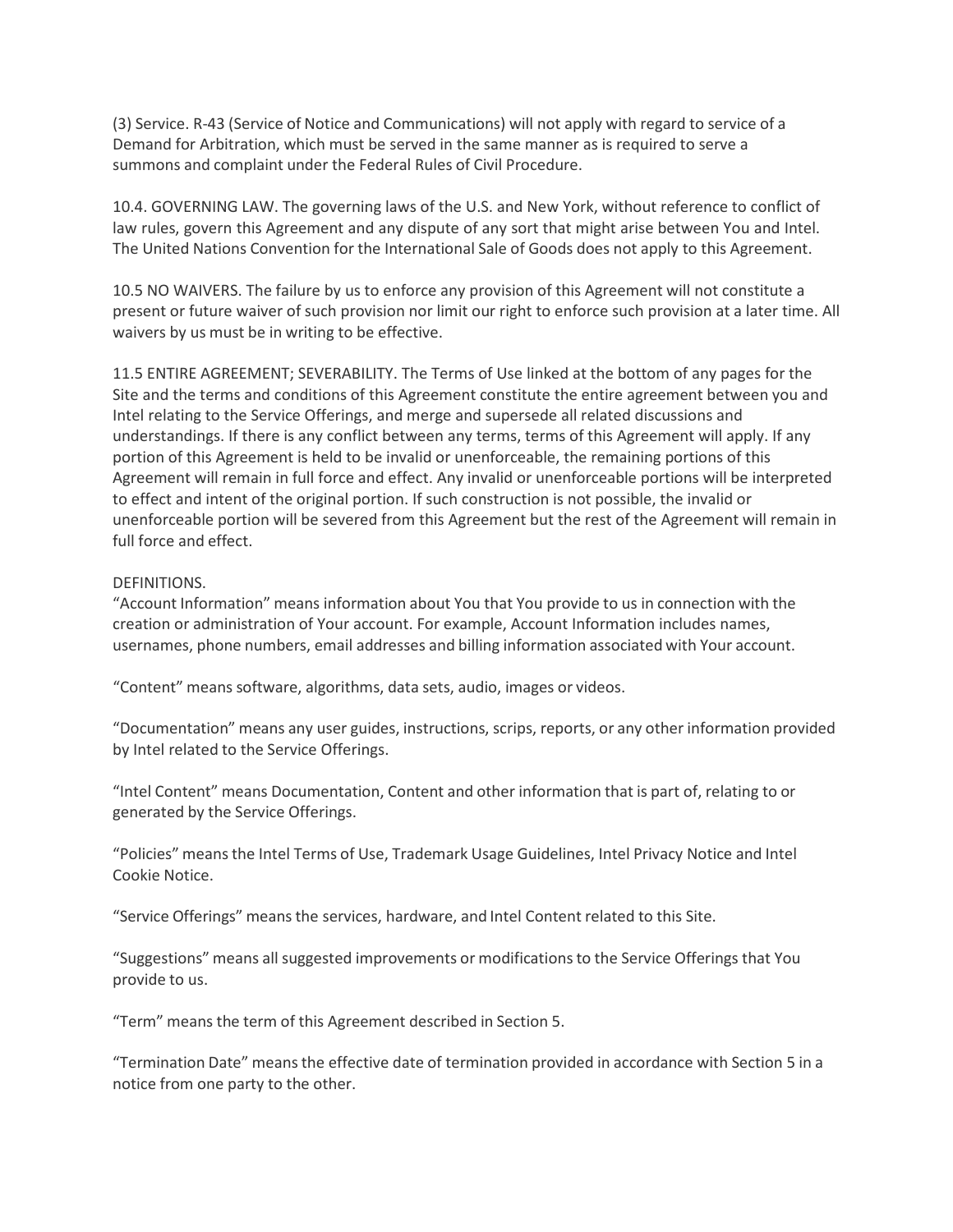"Your Content" means Content that You transfer or directly load to the Site at any time for Your usage or storage in connection with Your use of the Service Offerings. Your Content does not include Account Information or Intel Content.

Date of Revision: April 2021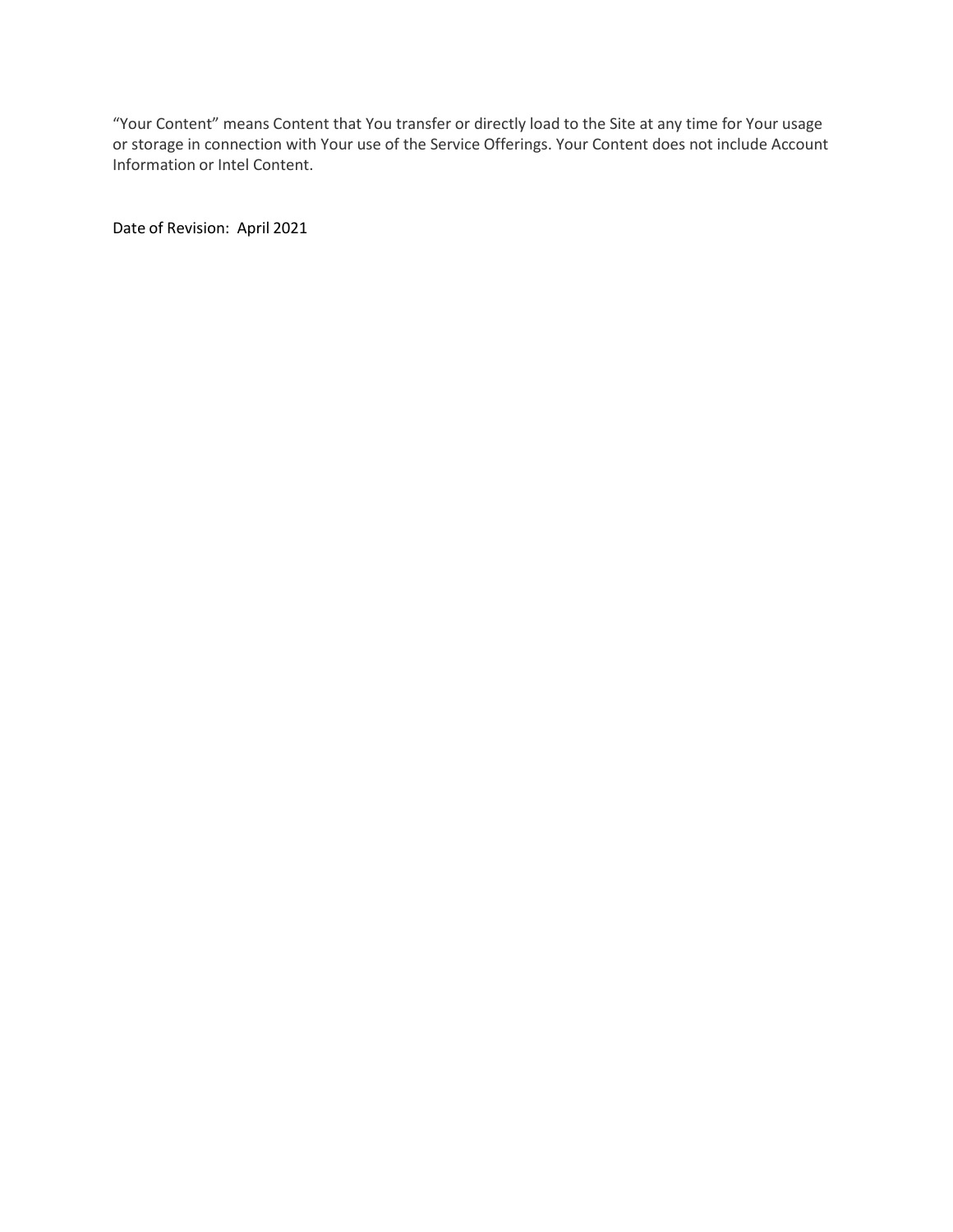# **INTEL EDGE AI CERTIFICATION ADDITIONAL TERMS AND CONDITIONS**

**CAREFULLY READ THE FOLLOWING TERMS AND CONDITIONS OF THIS INTEL CERTIFICATION AND CONFIDENTIALITY AGREEMENT. THEN, SELECT "ACCEPT" OR "DECLINE" (BELOW), IF YOU DO OR DO NOT, RESPECTIVELY, ACCEPT ALL OF THE TERMS AND CONDITIONS OF THIS AGREEMENT. IF YOU DECLINE, YOU WILL FORFEIT ANY PROGRAM OR EXAM FEE AND YOU WILL NOT BE PERMITTED TO SIT FOR OR QUALIFY FOR CERTIFICATION. IN INTEL'S SOLE DISCRETION, THE TERMS OF THIS AGREEMENT ARE SUBJECT TO CHANGE. IT IS YOUR RESPONSIBILITY TO REVIEW THIS AGREEMENT AND, IF APPLICABLE, ANY CHANGES THERETO, AS YOU MUST COMPLY WITH THE MOST CURRENT VERSION OF THIS AGREEMENT.**

This Intel DevCloud Certification Terms and Conditions ("Agreement") is entered into between you and Intel Corporation and its affiliates and subsidiaries ("Intel"). This Agreement is effective as of the date of your acceptance. This Agreement is in addition to the terms of use for the Intel DevCloud and you understand that your participation in the Program is conditioned upon your compliance and agreement with the terms of use for the Intel DevCloud.

## **YOU AND INTEL AGREE TO THE FOLLOWING:**

# **1 DEFINITIONS.**

"**Certification(s)**" means any in the set of professional certification programs offered by Intel.

**"Confidential Information"** means any Intel proprietary or any Intel confidential information received by you in connection with this Agreement and if such information is marked as confidential, proprietary or the like or, in the case of confidential information disclosed orally, identified as confidential, proprietary or the like at the time of oral disclosure. Such confidential information includes, without limitation, the contents of any exam and any related information including, : (i) any questions, answers, worksheets, computations, drafts, workings, drawings, diagrams, schematics, the length or number of exam segments or questions; (ii) any changes to the contents of an exam prior to Intel's announcement of such changes;

(iii) any communication (including, without limitation, any oral communication) regarding or related to the exam; or (iv) information which you know or have reason to know is confidential, proprietary or trade secret information of Intel, as well as, any information posted on Intel.com (to the extent such information is not publicly accessible).

"**Personal Data**" means your personal information or any information which is susceptible to identifying you, in any event as defined by applicable law, including, without limitation, your full name, e-mail address, postal address, Intel identification number, Certification(s), certification date(s), certification expiration date(s), photograph, signature, biometric data or other personally identifying data collected from you by Intel or its authorized agents. "**Program(s)**" means the Intel Edge AI Certification programs offered by Intel under this

Agreement.

"**Delivery Partner(s)**" means any entity engaged by Intel to administer the applicable Program or examinations.

## **2 ACCEPTABLE BEHAVIOR AS A INTEL CERTIFIED PROFESSIONAL MEANS YOU WILL:**

- a. Comply with all Intel testing policies, process, procedures and guidelines, including the test security rules of the Delivery Partner.
- b. Provide truthful documentation regarding your Personal Data.
- c. Not: (i) use compromised exam content to prepare for your Intel exam, or (ii) share or compromise Intel course and exam content.
- d. Promptly report anyone who undermines, subverts, or otherwise breaches any rules which Intel may make available for Certification.
- e. Ensure that your Personal Data is kept up to date with Intel, even if you elect not to receive day-to-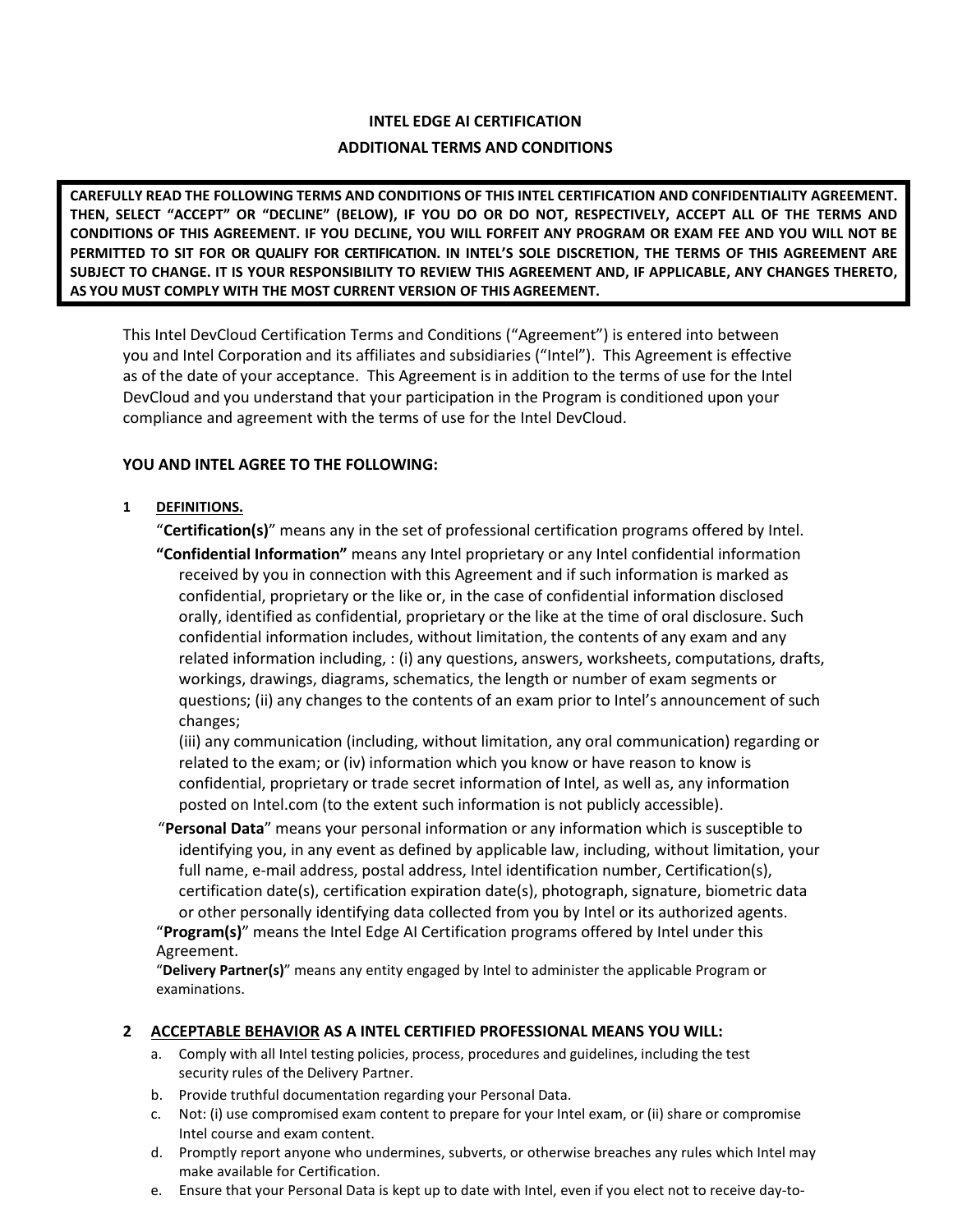day communications from Intel, in order that Intel may contact you relating to this Agreement. You can review and make requests to change your Personal Data at any time by accessing

### **3 CONFIDENTIALITY AND INTELLECTUAL PROPERTY OWNERSHIP.**

- a. Confidentiality. Intel makes exams available to you solely for the purpose of testing your knowledge of the exam subject matter for which you seek Certification. You are expressly prohibited from disclosing, publishing, reproducing, or transmitting any Confidential Information, in whole or in part, in any form or by any means, oral or written, electronic or mechanical, for any purpose to any person(s), including to a Intel employee not affiliated with the Intel Certification Program**.** If you disclose Confidential Information in violation of this Agreement or you otherwise undermine the integrity and security of the Program, Intel reserves the right to revoke your Certification.
- b. Intellectual Property Ownership. Intel retains all rights, title and interest in and to all Certifications, Programs, Confidential Information and related information and all copyrights, patent rights, trademark rights and other proprietary rights therein (collectively "Intel Proprietary Information"). All rights in Intel Proprietary Information are expressly reserved to Intel. Intel may pursue all available remedies to protect Intel Proprietary Information, which may include, without limitation, prosecution to the maximum extent possible under applicable law(s) and to seek, to the fullest extent of applicable law, civil and criminal penalties.

## **4 PRIVACY AND DELIVERY OF CERTIFICATION INFORMATION TO THIRD PARTIES.**

In order to deliver and administer the Programs, Intel, as a global organization, may transfer your Personal Data to Intel in the United States of America, to any Intel subsidiary worldwide, or to third parties, (e.g., Delivery Partners) located in various countries around the world. By using our websites and by providing any Personal Data to Intel, you acknowledge and agree that Intel may transfer, store and process such Personal Data outside of your country of residence, where data protection standards may be different, in each case as applicable law permits.

- a. Intel and its authorized agents may share your Personal Data with third parties outside of the Certification program under the following conditions and you hereby consent to such disclosure by your execution of this Agreement: Verification of Certification. Intel often receives requests from a third party, particularly employers, to verify a candidate's Certification status. Such requests may come directly from a third party or from you. Where your Personal Data is provided through a publicly available verification tool managed by Intel, you agree that Intel may collect, maintain and provide your Personal Data to the requestor on such verification tool. Intel may, but has no obligation to provide verification of certification and if Intel does provide such information to the requestor, it is as a courtesy to you; you therefore agree Intel has no liability for providing such information.
- b. Limited Disclosure. In addition to the permitted disclosures stated herein, Intel may share your information in the following ways: (a) to comply with applicable laws or any judicial or regulatory request (including, without limitation, to comply with any subpoenas or court orders), (b) to exercise our legal rights or defend against legal claims related to this Agreement, (c) to investigate, prevent, or take action regarding actual or suspected fraudulent or unlawful activities and/or brand protection matters (such as use of Intel's trademark without a license), and/or (d) situations involving potential threats to the physical safety of any person. Intel (i) may, at its sole discretion or (ii) will, as required by applicable law, notify you as to what information has been provided to relevant third parties.

### **5 CERTIFICATION.**

- a. Certification Requirements. To become an Intel Edge AI certified developer, you must meet the minimum requirements of the relevant Program, which includes, without limitation, earning passing scores on required examinations in accordance with Intel's testing guidelines. If you meet these requirements, you will receive a certificate from Intel signifying your accomplishment.
- b. Program Changes. Intel may change the Program at any time without notice. Accordingly, it is your responsibility to review the program requirements, as often as is required for you to keep up to date with the requirements of the Program. Such changes may include, without limitation, adding or deleting available Certifications and modifying Certification requirements, changes to recommended training courses, testing objectives, outlines and exams, including, without limitation, how and when